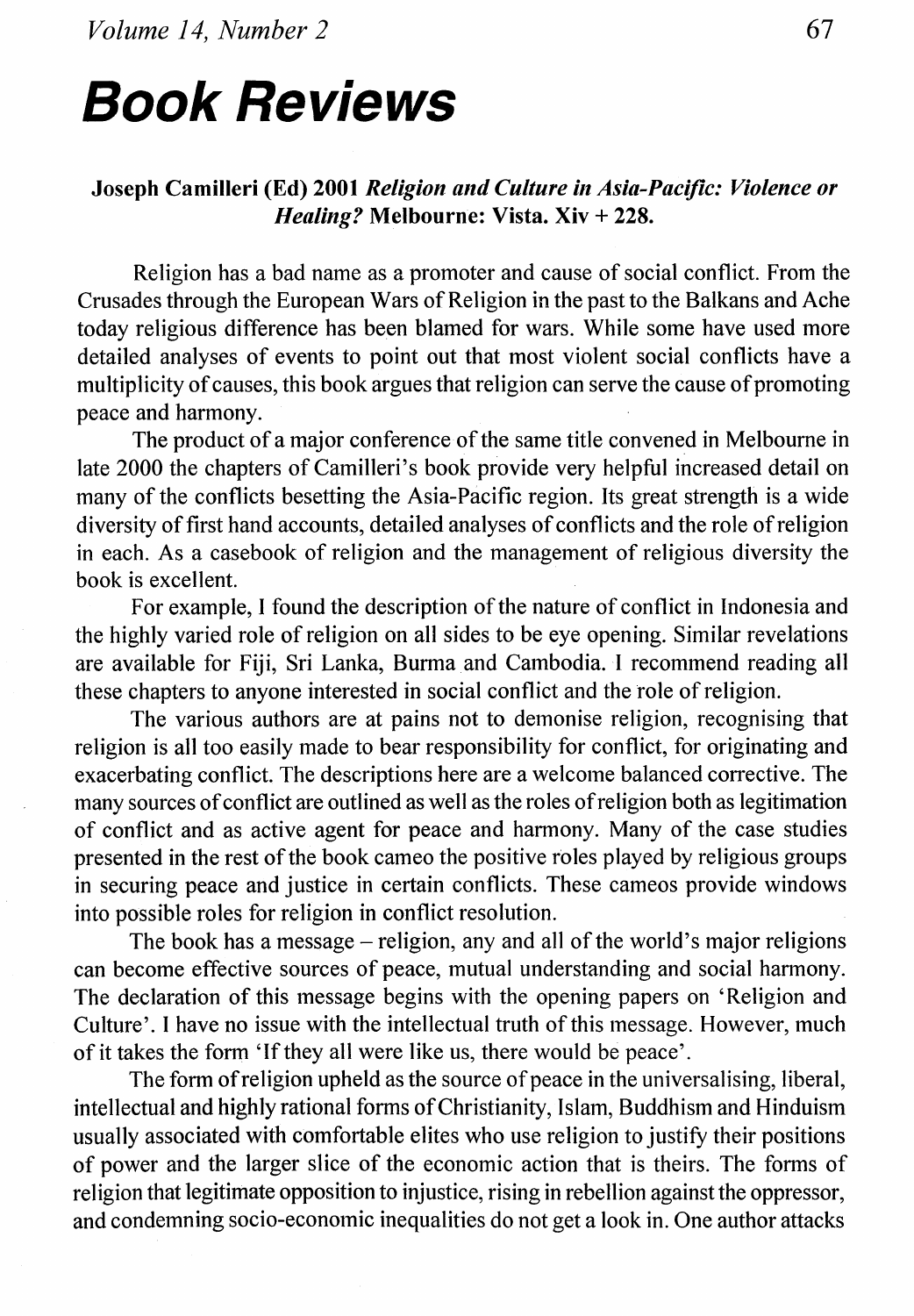other forms of religion as having defective (concepts of) deities. 'What kind of a god is it that demands.....?' While my theological sentiments are similar, not all my  $\overline{\text{co-}}$ religionists would agree.

Elsewhere the argument is made that so long as Christians cease trying to convert Muslims there will be peace in some areas. It is difficult to practice well any religion without attracting some others to it. The parallel call would have been for state enforced monopolistic Islam to extend freedom of religious practice to other groups. But these points were not made.

The overall argument of the book is that the religions of the world can be so organised as to serve the ends of humanity as defined by those wanting peace. This is an echo of late Christendom when religion, in this case State Church Christianity, was seen as a civilising force both at home and in the colonies. In this context religious diversity is neither appreciated nor tolerated. The proposal amounts to papering over the reality of religious diversity by naïve theological agreements discovered to exist between religious groups by experts who are comfortably outside the situation of the conflict. Such efforts are very unlikely to be greeted with great enthusiasm by those caught up in the conflict.

Read this book for the insights it provides into current conflicts in Asia Pacific. Note carefully its many recommendations on conflict resolution, the role of the media, the need for inter-faith respect (forgetting that the need often for intra-faith respect), and how religious groups can take effective initiative in promoting peace. But be wary of the increasingly heard voice that religion can be bent to the will of social and public policy.

> *GaryDBouma Professor of Sociology, Monash University*

### Ronald L. Numbers & John Stenhouse (eds.), *Disseminating Darwinism: The Role of Place, Race, Religion, and Gender*  (Cambridge: Cambridge University Press, 2000), pp. xi+ 300 (HB \$99.00).

It is at times difficult to imagine that there is much more that can fruitfully be said about the phenomenon of Darwinism and its impact on nineteenth- and early twentieth-century ideas and institutions. This collection is a salutary demonstration of the fact that there remain unexplored avenues of historical research which can yield new insights into the ways in which various groups reacted to the ideas of Charles Darwin and his disciples. Rather than presenting itself as a general account of the 'reception' of Darwinism-a task creditably performed in existing works by Thomas Glick and David Kohn-this anthology takes up the question of how the factors of geographic location, race, religion, and gender shaped responses to Darwin's ideas.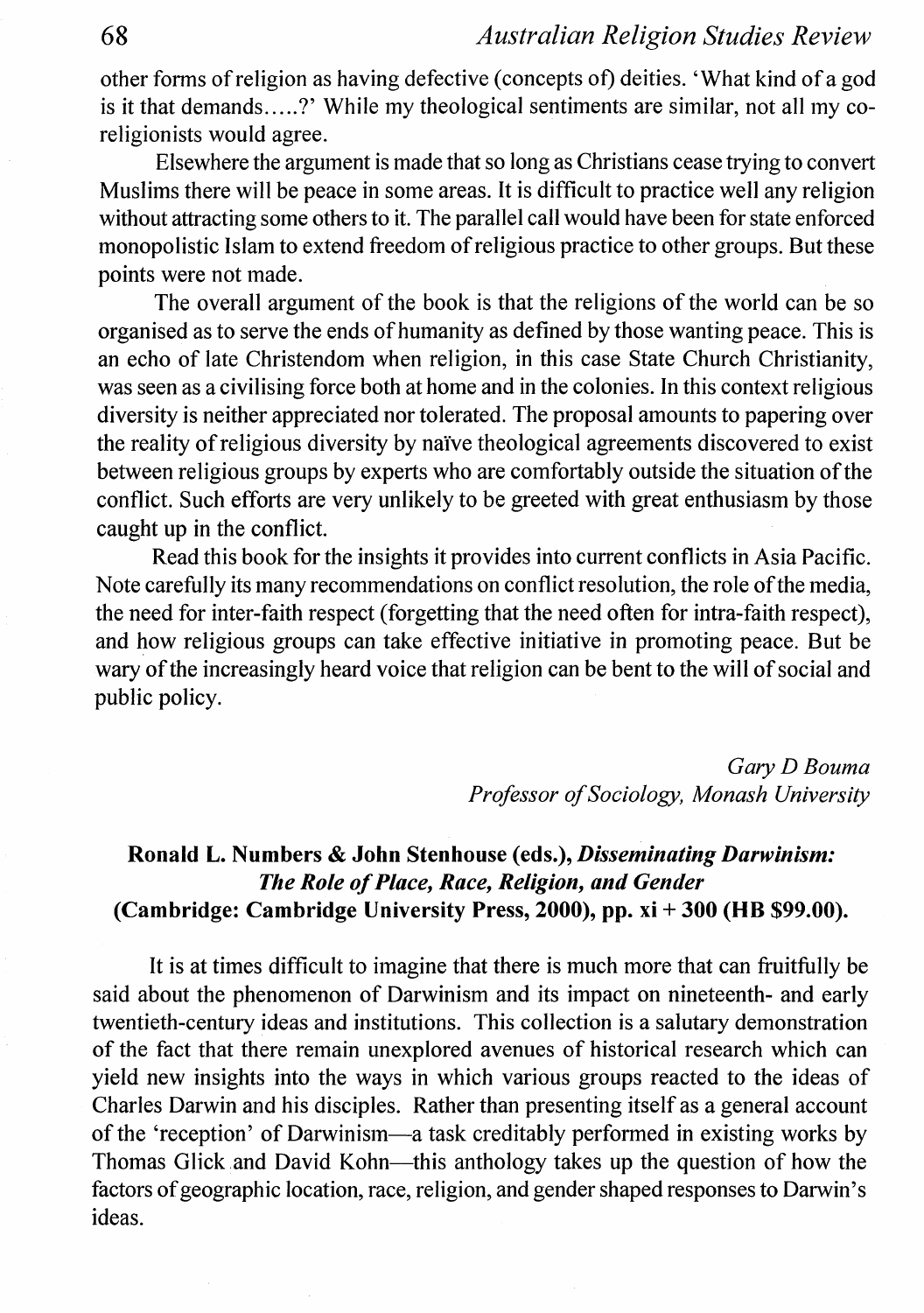#### *Volume 14, Number 2* 69

Over half of the book is given over to a consideration of the impact of place. In the first chapter, David N. Livingstone shows how in three nineteenth-century Calvinist strongholds-Edinburgh, Belfast, and Princeton-distinct responses to Darwinism arose: 'the theory of evolution was absorbed in Edinburgh, repudiated in Belfast, and tolerated in Princeton' (p. 16). Livingstone thus neatly illustrates the point that it is misleading to speak simply of 'the Calvinist' reaction to Darwinism.

Antipodean readers, who in the past have been ill served by studies of the international impact of Darwinism, will be particularly gratified by the inclusion of separate chapters on the reception of Darwin's ideas in Australia and New Zealand. Barry Butcher gives an interesting account of reactions to Darwinism in Australia, and shows how by the end of the nineteenth century Darwin's thought was firmly entrenched in the universities and had achieved general acceptance in the mainstream churches. In closing, Butcher refers to a Bulletin article which predicted the demise of the 'uncivilized' indigenous population and its displacement by more 'developed' Anglo-Saxon race, thus hinting at a role for evolutionary theory in questions of race. Such issues are explored in more depth in John Stenhouse's piece on Darwinism in New Zealand. Stenhouse argues that New Zealanders embraced evolutionary ideas with an enthusiasm unparalleled in English-speaking countries. Moreover, he provides a nuanced account of the ways in which evolutionary racism played a significant role in discussions of the status and fate of the indigenous Maori peoples.

North America is allocated two chapters. Suzanne Zeller's contribution, on the reception of Darwin in Canada, reminds us that movements against Darwin's theories came not only from those with particular religious convictions, but from the scientific establishment itself. Thus geologists at Laval University 'rejected Darwinian evolution or falling short of inductivist standards of science' (p. 94). This essay, like others in this book, shows how much of the controversy surrounding Darwinism was concerned with the very nature of science and its practitioners. Ronald Numbers and Lester Stephens focus their attention on the opposite end of the continent and issue a challenge to the long-standing assumption that the American South was from the outset unifonnly opposed to Darwin's ideas. They point out that in the 1920s the majority of Southern jurisdictions thought it unnecessary to outlaw the teaching of evolution, and that a contributing factor to the rise of a militant antievolutionism in the South was 'the growing popularity of Darwinism among the educated classes in the region' (p. 137).

Three chapters deal respectively with Protestantism, Catholicism, and Judaism, largely in the American context. The response of American Protestants to Darwin's ideas is explored by Jon H. Roberts, who shows how important it is to distinguish between 'evolution' and 'natural selection'. Thus Protestant thinkers tended to reflect the views of the scientific community in being more receptive to the notion of biological development than to Darwin's proposed mechanism, natural selection.

R. Scott Appleby's chapter on Catholicism again serves as a reminder of how misleading the standard 'science vs religion' interpretation of the impact of Darwinism